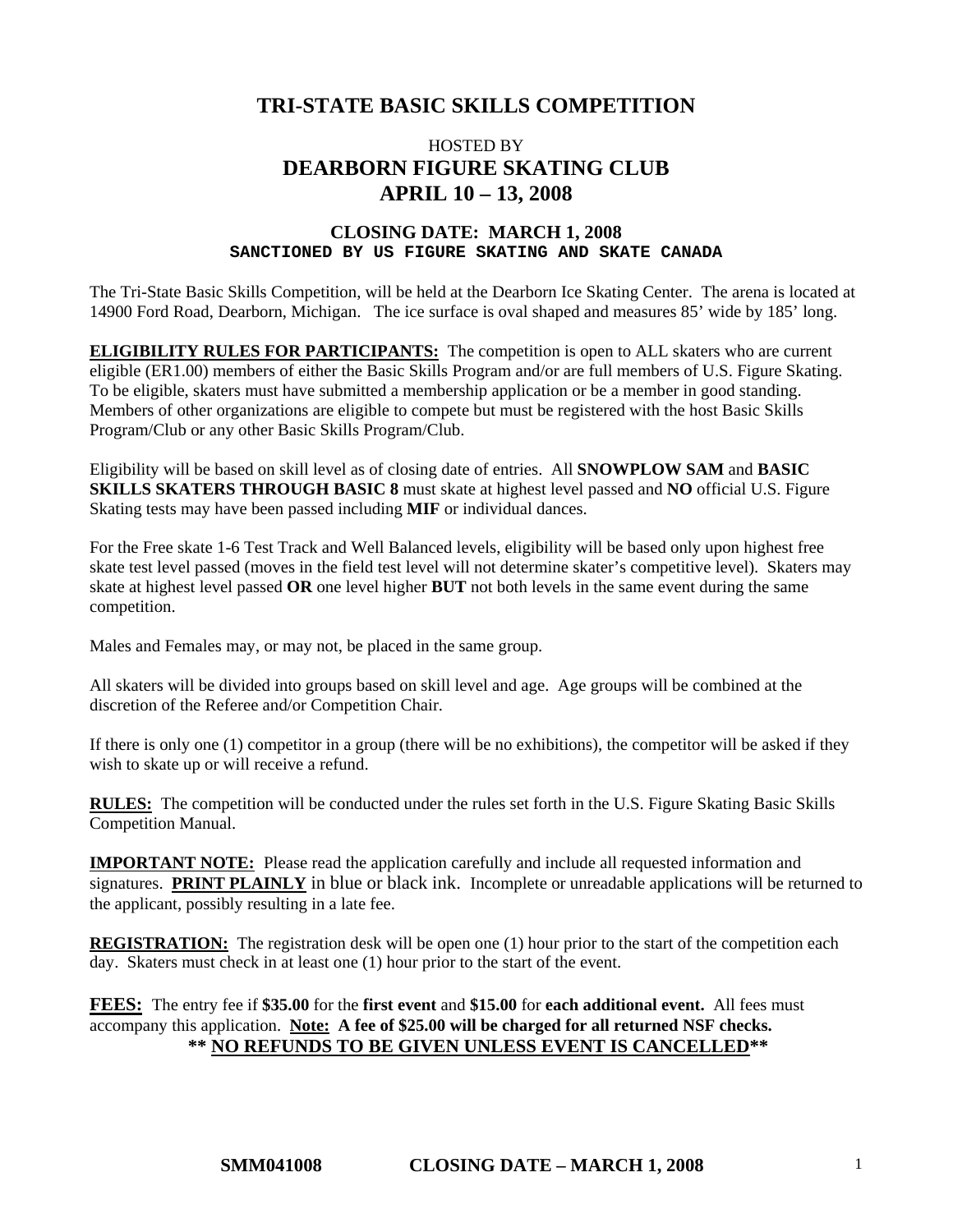### **Mail completed entry to: 2008 Tri-State Basic Skills Competition Shannon Iatzko 21150 W. Outer Drive Dearborn, Michigan 48124-3030**

## **PRACTICE ICE:**

You will be notified of practice schedules and tentative competition schedule as soon as it is provided by the referee. A form to request practice ice will be sent to you with the confirmation of your competition events and times. No music will be played on practice ice.

**MUSIC:** Music will be played from/CD/Cassettes only. You must have an extra copy of your music with you for backup. Cassettes must be rewound and ready to play. Competitors must file their music with the Registration Desk as soon as possible. **No programs will be played on practice ice.**

**AWARDS:** Medals will be presented off ice to skaters placing  $1<sup>st</sup>$  through  $4<sup>th</sup>$  place. An individual plaque will be given to the club with the most points.

**NOTICES:** An official bulletin board will be maintained throughout the competition and will be considered adequate notice to all skaters and professionals of schedule changes. All skaters should report to the Registration Desk at least one hour prior to their scheduled event time.

### **HOTELS**

Double Tree Hotel Hampton Inn 5801 Southfield Freeway 20061 Michigan Avenue Detroit, Michigan Dearborn, Michigan Contact: Carrie Noble 313-982-3982 Contact: Susan Hoh 313-436-9600

Hyatt Regency Marriott Residence Inn Fairlane Town Center **5777** Southfield Service Drive Dearborn, Michigan Detroit, Michigan

Contact: Brent Hill 313-982-6895 Contact: Rachel Mirves 248-631-5045

Please mention **Dearborn Figure Skating Club** when reserving rooms.

#### PARENT/GUARDIAN NOTES

Just a few helpful hints to make the application process easier and more efficient….

- Please **print plainly** and fill out the **entire** application in blue or black ink.
- You **must** include skater's current skill level as of the closing date of the competition.
- Certification form must be signed by skater and the parent/guardian.
- Remember, there will be ABSOLUTELY NO REFUNDS unless the event is cancelled per US Figure Skating directive.
- Please include a self-addressed, stamped business envelope to receive a tentative schedule of events. The schedule will also be available on the website [http://www.sk8stuff.com](http://www.sk8stuff.com/) and [http://dearbornfsc.com](http://wyandottefigureskatingclub.com/)

#### **EVENTS TO BE SKATED AND ELIGIBILITY ELEMENTS – Basic Skills Curriculum (Snowplow Sam through Basic 8)**

To be skated on 1/2 or 1/3 ice. No music will be played and all elements must be skated in the order listed. Each skater will have the option to perform one element at a time and will perform the next element only when directed by a judge or referee OR skater performs all of the required elements. Time: 1:00 or less.

(Format examples – each skater performs element 1 before moving onto the second element and so on OR each skater performs all of the required elements before moving onto the next skater.)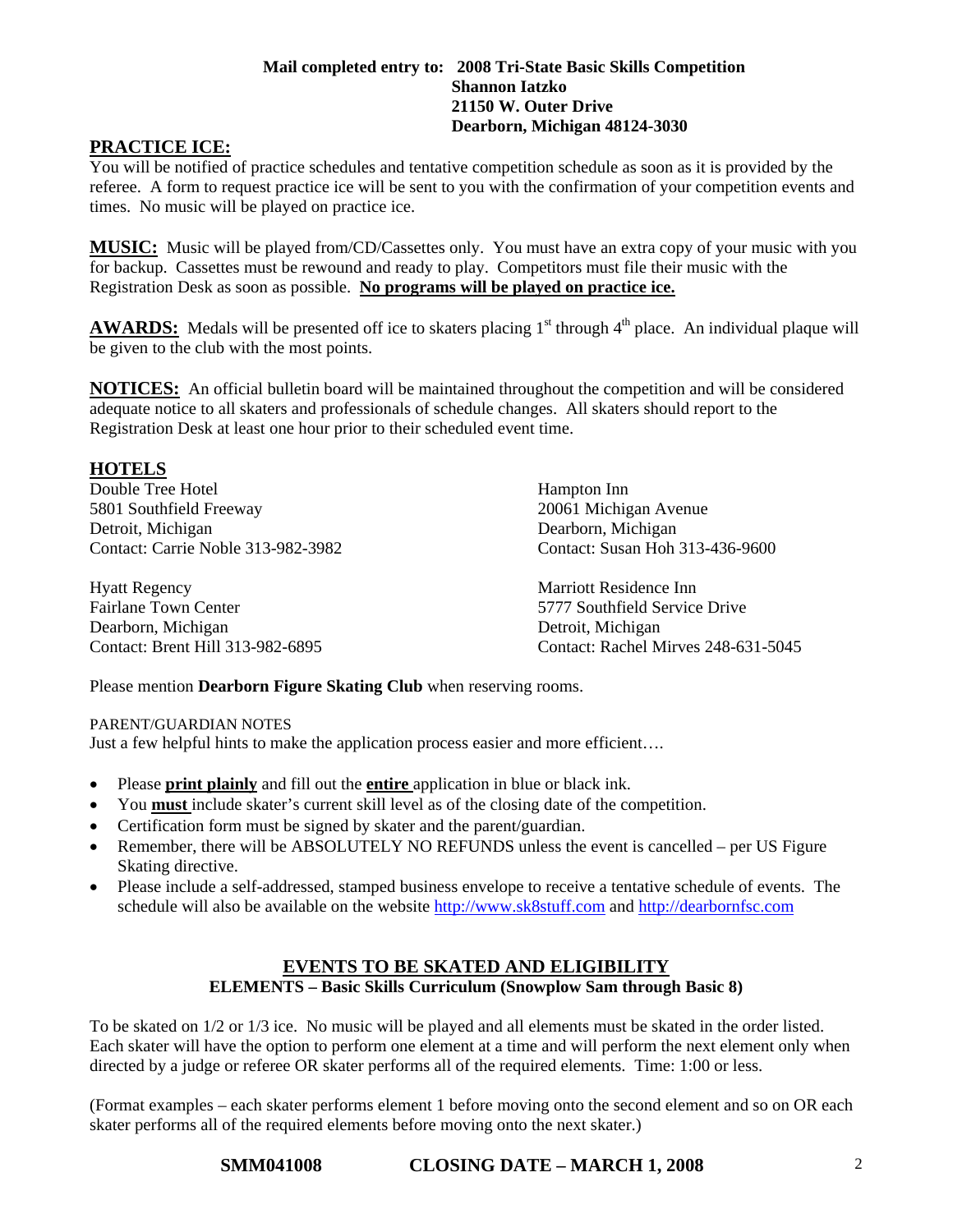| <b>EVENT LEVEL</b> | <b>REQUIRED ELEMENTS</b>                                                                                                                                                                                                                                                                                                                                                                                |
|--------------------|---------------------------------------------------------------------------------------------------------------------------------------------------------------------------------------------------------------------------------------------------------------------------------------------------------------------------------------------------------------------------------------------------------|
| Snowplow Sam       | 1. March followed by a two-foot glide and dip<br>2. Forward two-foot swizzles $-2-3$ in a row<br>3. Forward snowplow stop<br>Backward wiggles $-2$ -6 in a row<br>4.                                                                                                                                                                                                                                    |
| Basic 1            | Forward two-foot glide<br>1.<br>Forward two-foot swizzles $-6-8$ in a row<br>2.<br>Forward snowplow stop<br>3.<br>Backward wiggles $-2$ -6 in a row<br>4.                                                                                                                                                                                                                                               |
| Basic 2            | 1. Forward one-foot glide – either foot<br>2. Forward alternating $\frac{1}{2}$ swizzle pumps, in a straight line across the width<br>of the ice.<br>Two-foot turn in place – forward to backward.<br>3.<br>4. Backward two-foot swizzles $-6-8$ in a row.<br>Moving snowplow stop<br>5.                                                                                                                |
| Basic 3            | 1. Forward stroking<br>Forward 1/2 swizzle pumps on a circle, either clockwise or counter-<br>2.<br>$clockwise - 6-8 consecutive$<br>3. Moving forward to backward two-foot turn – either direction<br>4. Backward one-foot glide – either foot<br>Two-foot spin<br>5.                                                                                                                                  |
| Basic 4            | Forward outside edge on a circle – either clockwise or counter clockwise<br>1.<br>Forward crossovers $-6-8$ consecutive, both directions<br>2.<br>Forward outside 3-turn - Right or Left<br>3.<br>4. Backward stroking<br>Backward snowplow stop – either Right or Left<br>5.                                                                                                                           |
| Basic 5            | Backward outside edge on a circle, clockwise or counter-clockwise<br>1.<br>Backward crossovers – 6-8 consecutive, both directions<br>2.<br>3.<br>One foot spin – minimum of three $(3)$ revolutions<br>Hockey stop<br>4.<br>Side toe hop $-$ either direction<br>5.                                                                                                                                     |
| Basic 6            | 1. Forward inside 3-turn – Right to Left from a standstill<br>2. Bunny Hop<br>3.<br>Forward spiral on a straight line – Right or Left<br>4. Lunge – Right or Left<br>5. T-stop – Right or Left                                                                                                                                                                                                          |
| Basic 7            | Forward inside open Mohawk – Right to Left and Left to Right<br>1.<br>Ballet jump – either direction<br>2.<br>3.<br>Back crossovers to a backward outside edge landing position clockwise<br>and counter clockwise<br>Forward inside pivot<br>4.                                                                                                                                                        |
| Basic 8            | Moving forward outside or forward inside 3-turns - Right and Left<br>1.<br>Waltz jump<br>2.<br>Mazurka – either direction<br>3.<br>Combination move – clockwise or counter clockwise (two forward<br>4.<br>crossovers into forward inside Mohawk, step behind, step into one back<br>crossover and step to a forward inside edge)<br>Beginning one-foot upright spin, optional free foot position<br>5. |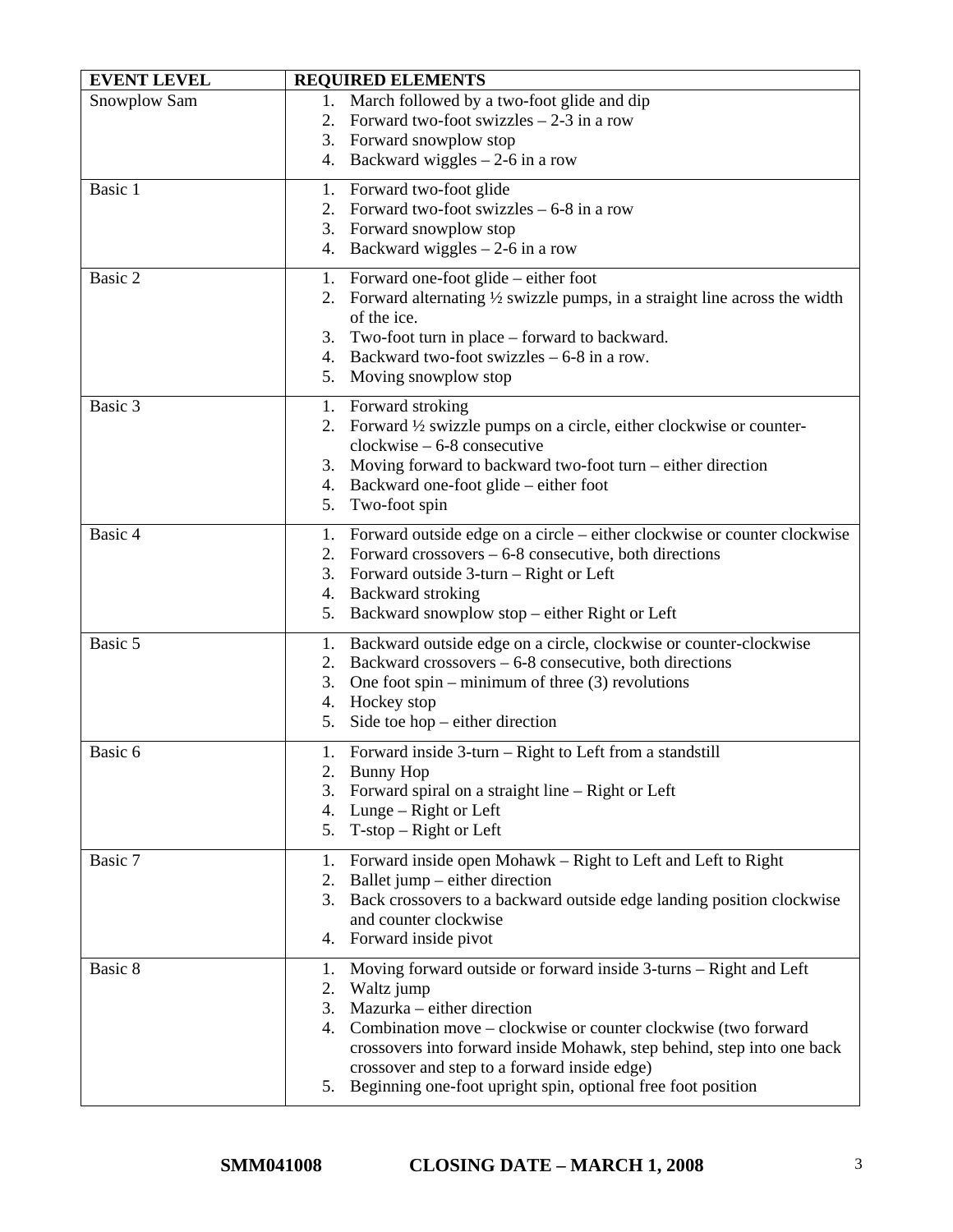#### **ELEMENTS – Freestyle 1 through 6 – No Music**

The skater must demonstrate the required elements and may use, but is not required to use, any additional elements from previous levels (where applicable). A .2 deduction will be taken for each element performed from a higher level. The skating order of the required elements is optional. To be skated on ½ ice – no music permitted – in program form, using a limited number of connecting steps, the skating order of the required elements is optional. Time: 1:00 or less. No other elements may be included.

| <b>EVENT LEVEL</b> | <b>REQUIRED ELEMENTS</b>                                                                                                                                                                                                                                                           |
|--------------------|------------------------------------------------------------------------------------------------------------------------------------------------------------------------------------------------------------------------------------------------------------------------------------|
| Freeskate 1        | 1. Advanced forward stroking – 4-6 consecutive strokes<br>2. Basic forward outside edges and forward inside consecutive edges $-2-4$<br>outside and 2-4 inside edges<br>Scratch spin from backward crossovers<br>3.<br>4. Waltz jump from backward crossovers<br>5. Half flip jump |
| Freeskate 2        | 1. Forward outside spiral – Right or Left and a forward inside spiral –<br>Right or Left<br>2. Waltz Three's – Right or Left<br>Beginning backspin – entry optional<br>3.<br>4. Waltz jump, side toe hop, waltz jump series<br>5. Toe loop jump                                    |
| Freeskate 3        | 1. Forward crossovers in a figure 8<br>Advanced forward outside swing rolls $-4$ -6 consecutive<br>2.<br>3. Back spin<br>Salchow jump<br>4.<br>5. Waltz jump/toe loop or Salchow/toe loop jump combination                                                                         |
| Freeskate 4        | Spiral sequence, forward inside spiral, forward inside Mohawk,<br>1.<br>backward outside spiral – clockwise or counter-clockwise<br>Forward power 3's, 2-3 consecutive sets – Right or Left<br>2.<br>Sit spin<br>3.<br>4. Loop jump<br>5. Waltz jump/loop jump combination         |
| Freeskate 5        | Spiral sequence, forward outside spiral, forward outside 3-turn, one<br>1.<br>backward crossover, backward inside spiral<br>2. Camel spin<br>3. Forward upright spin to back upright spin<br>4. Loop/loop jump combination<br>5. Flip jump                                         |
| Freeskate 6        | 1. Five step Mohawk sequence – 1 alternating pattern (refer to Basic Skills<br>Curriculum Freeskate 6)<br>2. Camel, sit spin combination – minimum of 4 revolutions total<br>Split jump or stag jump<br>3.<br>Waltz jump, 1/2 loop, Salchow combination<br>4.<br>Lutz jump<br>5.   |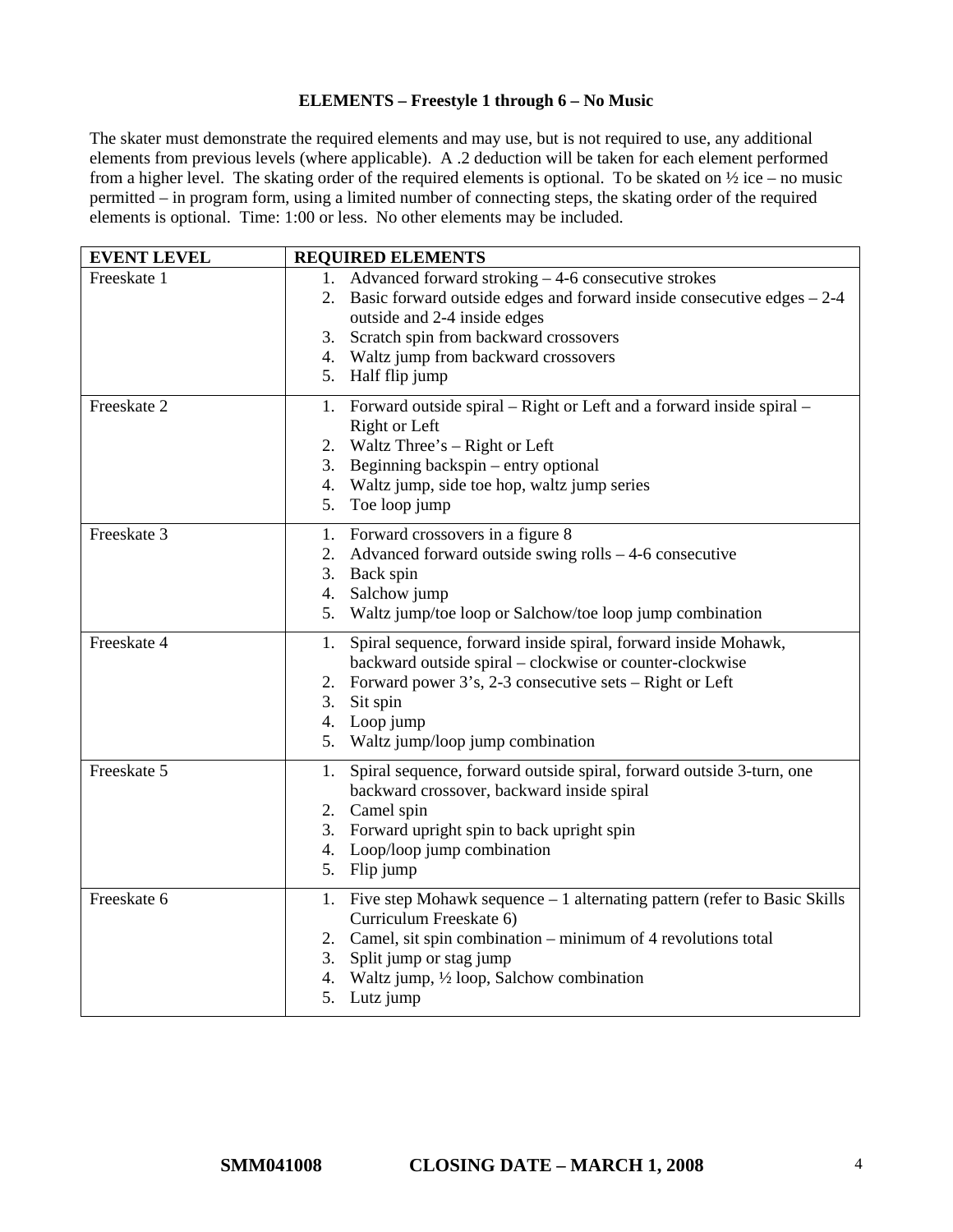### **BASIC PROGRAMS with MUSIC – SNOWPLOW and BASIC 1 through 8**

The skating order of the required elements is optional. The elements are not restricted as to the number of times element is executed, or length of glides, number of revolutions, etc., unless otherwise stated. **Vocal music is allowed**. May use elements from a previous level but not from a higher level. A .2 deduction will be taken for each element performed from a higher level. Time is 1:00 +/- 10 sec.., to be skated on full ice.

| <b>EVENT LEVEL</b> | <b>REQUIRED ELEMENTS</b>                                                                              |
|--------------------|-------------------------------------------------------------------------------------------------------|
| Snowplow Sam -TOTS | March followed by a two foot glide and dip<br>1.                                                      |
|                    | 2.<br>Forward two foot swizzles 2-3 in a row                                                          |
|                    | 3.<br>Backward wiggles 2-6 in a row                                                                   |
|                    | 4. Forward snowplow stop                                                                              |
| Basic 1            | Forward two foot glide<br>1.                                                                          |
|                    | Forward two foot swizzles $-6 - 8$ in a row<br>2.                                                     |
|                    | Backward wiggles 6-8 in a row<br>3.                                                                   |
|                    | 4.<br>Forward snowplow stop                                                                           |
| Basic 2            | Forward one foot glide – either foot<br>1.                                                            |
|                    | Two-foot turn in place – forward to backward<br>2.                                                    |
|                    | Backward two foot swizzles $-6-8$ in a row<br>3.                                                      |
|                    | Forward alternating $\frac{1}{2}$ swizzle pumps, in a straight line – across width of ice<br>4.       |
|                    | 5.<br>Moving snowplow stop                                                                            |
| Basic 3            | 1. Forward stroking                                                                                   |
|                    | Forward 1/2 swizzle pumps on a circle, either clockwise or counter clockwise 6-8<br>2.<br>consecutive |
|                    | Moving forward to backward two foot turn - either direction<br>3.                                     |
|                    | Backward one foot glide – either foot<br>4.                                                           |
|                    | 5.<br>Two foot spin                                                                                   |
| Basic 4            | Forward outside edge on a circle clockwise or counter clockwise or counter<br>1.                      |
|                    | clockwise                                                                                             |
|                    | Forward crossovers 6-8 consecutive both directions<br>2.                                              |
|                    | 3. Forward outside $3$ -turn – R and L                                                                |
|                    | 4. Backward stroking                                                                                  |
|                    | Backward snowplow stop $-$ R or L<br>5.                                                               |
| Basic 5            | Backward outside edge on a circle – clockwise or counter clockwise<br>1.                              |
|                    | Backward crossovers 6-8 consecutive – both directions<br>2.                                           |
|                    | One foot $spin - min$ of three revolutions<br>3.                                                      |
|                    | Side Toe hop $-$ either direction<br>4.                                                               |
|                    | 5.<br>Hockey stop                                                                                     |
| Basic 6            | Forward inside $3$ -turn – R & L<br>1.                                                                |
|                    | 2.<br><b>Bunny Hop</b>                                                                                |
|                    | 3.<br>Forward arabesque spiral on a straight line R or L                                              |
|                    | Lunge – $R$ or $L$<br>4.                                                                              |
|                    | $T-Stop-R$ or $L$<br>5.                                                                               |
| Basic 7            | Forward inside open Mohawk – R to L and L to R<br>1.                                                  |
|                    | Ballet Jump either direction<br>2.<br>3.                                                              |
|                    | Backward crossovers to a back outside edge landing position -<br>clockwise and counter clockwise      |
|                    | 4. Forward inside pivot                                                                               |
| Basic 8            | Moving forward outside or forward inside 3 turn R and L<br>1.                                         |
|                    | 2.<br>Waltz jump                                                                                      |
|                    | Mazurka - either direction<br>3.                                                                      |
|                    | Combination move – clockwise or counter clockwise – $(2$ forward<br>4.                                |
|                    | crossovers into FI Mohawk, step behind, step into 1 back crossover and step to a                      |
|                    | forward inside edge)                                                                                  |
|                    | 5. Beginning one-foot upright spin, optional free foot position                                       |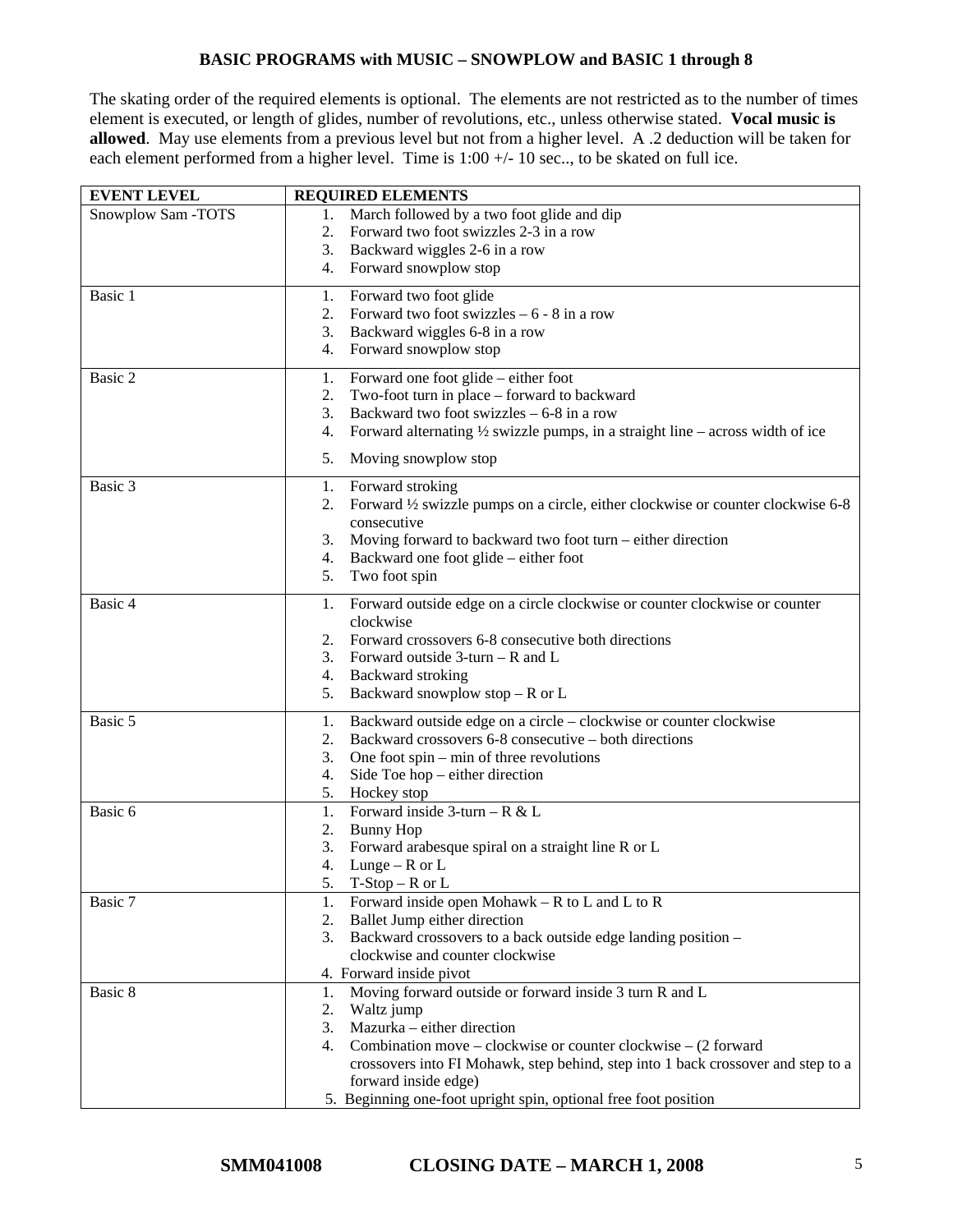#### **BASIC FREESKATE PROGRAM with MUSIC – FREESKATE 1 through 6**

Skaters will use the full ice surface. The program should be no longer than  $1:30 +/10$  seconds and NO VOCAL music is allowed. Programs must contain all of the required elements and will be judged on Technical Merit and Presentation, but may not include elements from a higher level. The skating order of the required elements is optional. The elements are not restricted as to the number of times element is executed, or length of glides, number of revolutions, etc. unless otherwise stated. The skater must demonstrate the required elements and may use, but is not required to use, any additional elements from previous levels. A .2 deduction will be taken for each element performed from a higher level.

| <b>EVENT LEVEL</b> | <b>REQUIRED ELEMENTS</b>                                                   |
|--------------------|----------------------------------------------------------------------------|
| Freeskate 1        | 1. Advanced forward stroking - 4-6 strokes                                 |
|                    | 2. Forward outside or inside consecutive edges, 2-4                        |
|                    | Scratch spin from backward crossovers<br>3.                                |
|                    | 4. Waltz jump from backward crossovers                                     |
|                    | 5. Half flip jump                                                          |
| Freeskate 2        | 1. Forward outside spiral – Right or Left                                  |
|                    | 2. Waltz Three's – Right or Left                                           |
|                    | <b>Beginning Backspin</b><br>3.                                            |
|                    | Waltz jump, side toe hop, waltz jump<br>4.                                 |
|                    | 5. Toe loop                                                                |
| Freeskate 3        | 1. Forward crossovers in a figure 8                                        |
|                    | Advanced forward outside swing rolls - 4-6 consecutive<br>2.               |
|                    | Back spin<br>3.                                                            |
|                    | Salchow jump<br>4.                                                         |
|                    | 5. Waltz jump/toe loop or Salchow/toe loop jump combination                |
| Freeskate 4        | Spiral sequence: forward inside spiral, forward inside Mohawk,<br>1.       |
|                    | backward outside spiral - Right or Left                                    |
|                    | 2. Forward power $3$ -turns $-2$ -3 consecutive Right or Left              |
|                    | 3.<br>Sit spin                                                             |
|                    | 4. Loop jump                                                               |
|                    | 5. Waltz jump/loop jump combination                                        |
| Freeskate 5        | Spiral sequence: forward outside spiral, forward outside 3-turn, one<br>1. |
|                    | backward crossover, backward inside spiral – Right or Left                 |
|                    | 2. Camel spin                                                              |
|                    | Forward upright spin to back upright spin<br>3.                            |
|                    | 4. Loop/loop jump combination                                              |
|                    | 5. Flip jump                                                               |
| Freeskate 6        | 1. Five step Mohawk sequence $-1$ set alternative patterns                 |
|                    | Camel/sit spin combination - minimum of four (4) revolutions total<br>2.   |
|                    | Split or stag jump<br>3.                                                   |
|                    | 4. Waltz jump/ 1/2 loop/ Salchow jump combination                          |
|                    | 5.<br>Lutz jump                                                            |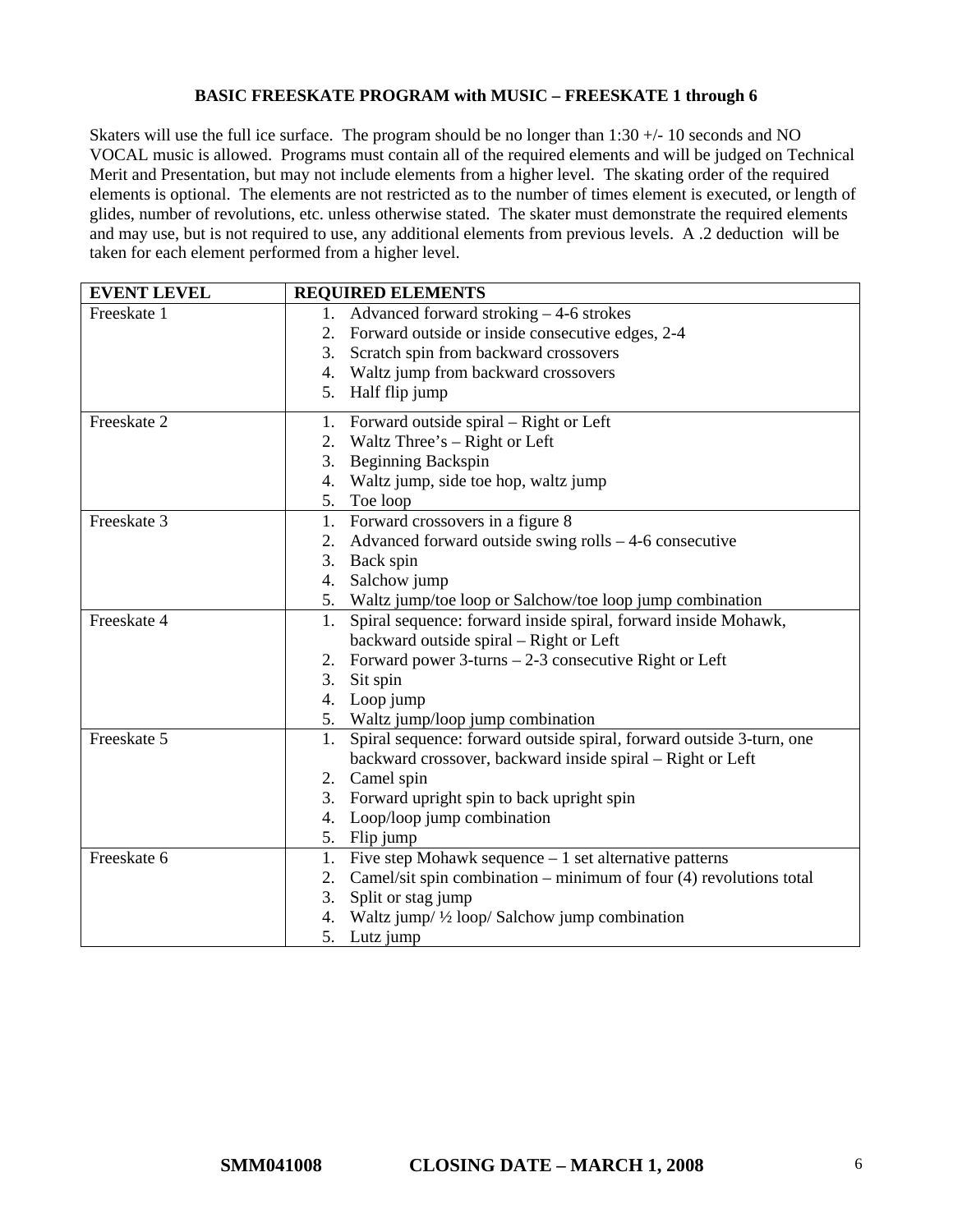#### **TRI-STATE BASIC SKILLS COMPETITION APRIL 10 – 13, 2008**

| Name                                        |  |  |  | Male Female |
|---------------------------------------------|--|--|--|-------------|
|                                             |  |  |  | State Zip   |
|                                             |  |  |  |             |
|                                             |  |  |  |             |
|                                             |  |  |  |             |
| LIST THE HIGHEST LEVEL PASSED AS OF 3/1/08: |  |  |  |             |

# **CHECK THE EVENTS YOU ARE ENTERING (Mark carefully & neatly)**

| <b>BASIC SKILLS</b> | <b>BASIC W/ MUSIC</b>     |  |
|---------------------|---------------------------|--|
| Snowplow Sam        | Snowplow Sam - TOTS       |  |
| Basic 1             | Basic 1                   |  |
| Basic 2             | Basic 2                   |  |
| Basic 3             | Basic 3                   |  |
| Basic 4             | Basic 4                   |  |
| Basic 5             | Basic 5                   |  |
| Basic 6             | Basic 6                   |  |
| Basic 7             | Basic 7                   |  |
| Basic 8             | Basic 8                   |  |
|                     |                           |  |
| <b>FREESKATE</b>    | <b>FREESKATE W/ MUSIC</b> |  |
| Freeskate 1         | Freeskate 1               |  |
| Freeskate 2         | Freeskate 2               |  |
| Freeskate 3         | Freeskate 3               |  |
| Freeskate 4         | Freeskate 4               |  |
| Freeskate 5         | Freeskate 5               |  |
| Freeskate 6         | Freeskate 6               |  |

**FEES:** \$35 First Event \$15 Each Additional Event

**Make checks payable to: DEARBORN FIGURE SKATING CLUB \$25 fee for all returned NSF checks)** 

**MAIL TO: 2008 TRI-STATE BASIC SKILLS COMPETITION C/O SHANNON IATZKO 21150 W. OUTER DRIVE DEARBORN, MICHIGAN 48124-3030** 

**If you have any questions, please contact: Shannon Iatzko at 313-563-5381 or email at [sriatzko@abcglobal.net](mailto:sriatzko@abcglobal.net) Joann Eastman at 734-397-3408 or email at [joanneastman@comcast.net](mailto:joanneastman@comcast.net)**